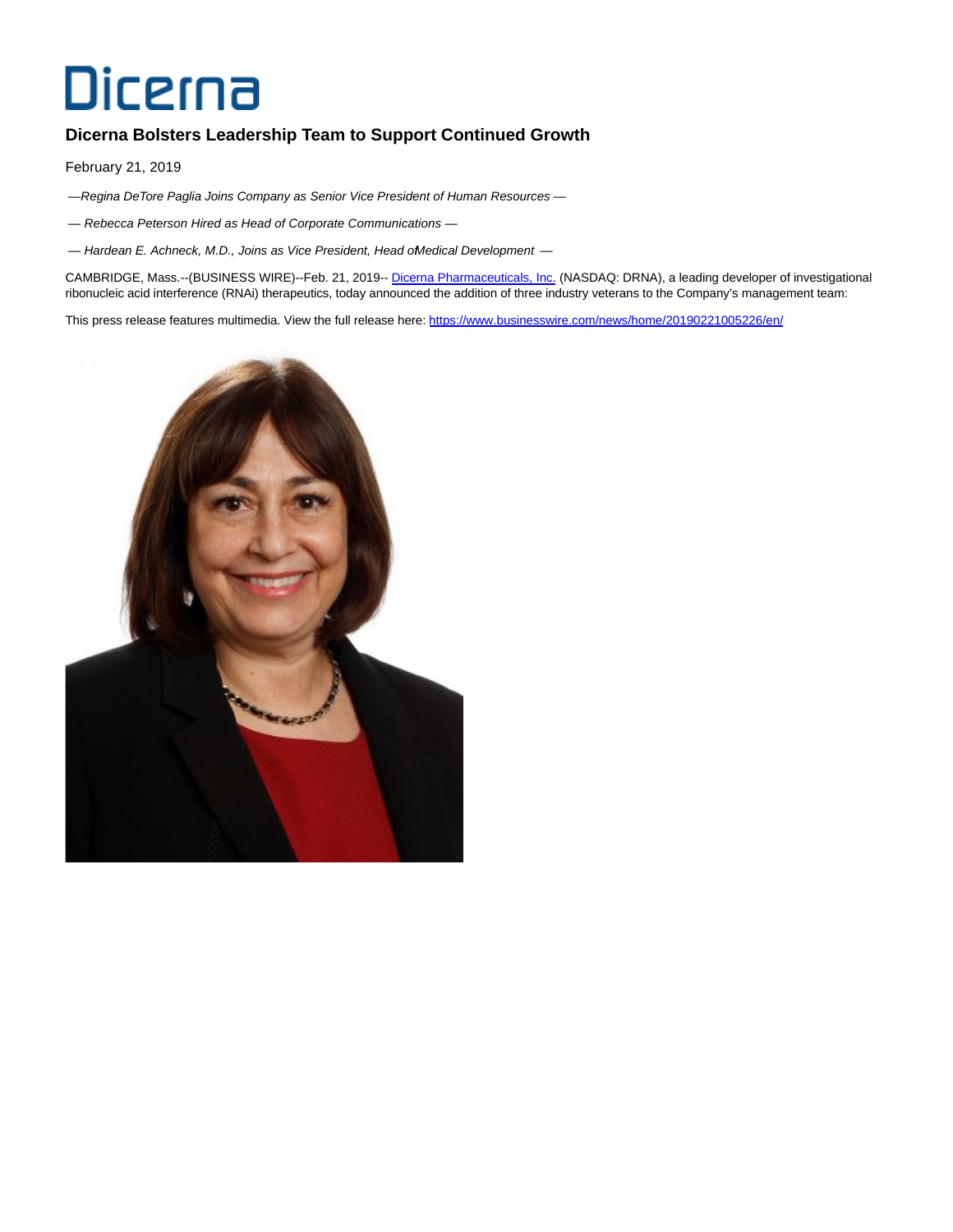

Regina DeTore Paglia as senior vice president of human resources (left),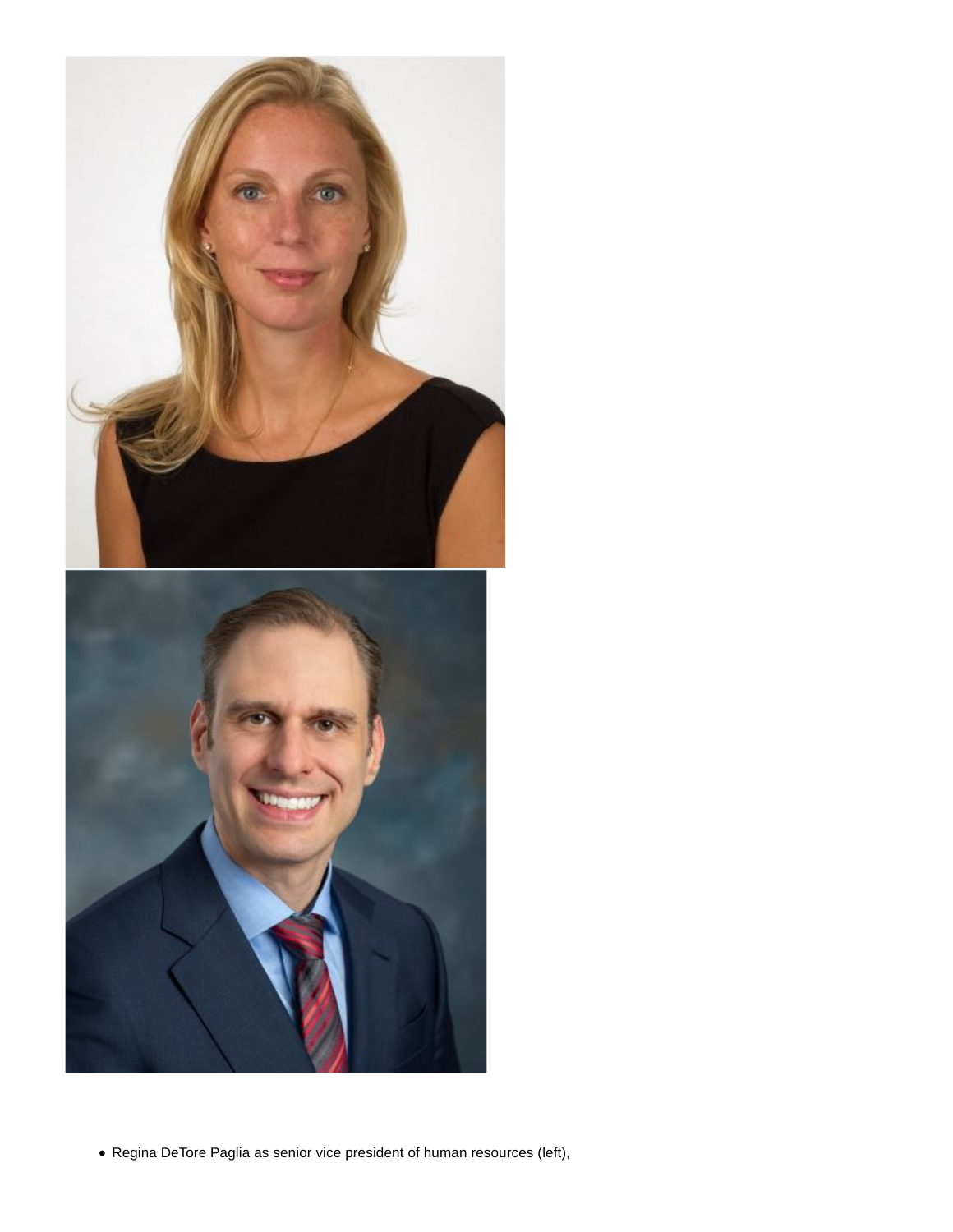- Rebecca Peterson as head of corporate communications (middle), and
- Hardean E. Achneck, M.D., as vice president, head of medical development (right)

"We are pleased to welcome Regina Paglia, Rebecca Peterson, and Hardean Achneck to Dicerna. Their expert leadership in human resources, medical development, and corporate communications will be essential to our continued growth as we advance our GalXC™-based pipeline," said Douglas M. Fambrough, Ph.D., president and chief executive officer of Dicerna. "With these seasoned executives on board, Dicerna is better positioned to capitalize on strategic opportunities to deliver high-impact therapies to patients and enhance shareholder value."

Ms. Paglia has more than 25 years of experience in human resources management at numerous biopharmaceutical, biochemical, and managed care companies from early-stage start-up to full commercial operations. Most recently, she was senior vice president of human resources at Paratek Pharmaceuticals, reporting directly to the chief executive officer and chairman as a member of the executive leadership team. Prior to that, she was vice president (2010-12) and senior vice president (2012-15) of human resources at Myriant Corporation, a biochemical company that is a subsidiary of PTTGC Global Chemical Company. From 2008 to 2010, Ms. Paglia was vice president of human resources at Mascoma Corporation, a biofuels company. She has also held several executive positions in human resources at Sepracor Pharmaceuticals and Tufts Health Plans.

Ms. Paglia is the 2018 recipient of the Bob Gatti HR Leadership Excellence Award of Distinction from the Human Resources Leadership Forum. She holds a bachelor's degree in business management and marketing from Sawyer Business School at Suffolk University in Beacon Hill, Mass., and a master's degree in human resources management from Framingham (Mass.) State College.

Ms. Peterson has more than 20 years of corporate communications and investor relations experience in the biotechnology and healthcare industries. She joins Dicerna from Sanofi Genzyme, where she was head of partner relations and global business development. Previously, Ms. Peterson spent 15 years at Alkermes, where, as director (2000-05), vice president (2005-12) and senior vice president (2012-15) of corporate communications, she led all corporate communications functions including investor relations, public relations, product communications, patient advocacy, partner relations management, and internal communications. From 1997 to 2000, Ms. Peterson held various communications positions at Millennium Pharmaceuticals (now Takeda Pharmaceuticals), where she expanded the investor relations program for this high-profile biopharmaceutical company. Prior to Millennium, she worked in the public affairs office at Brigham and Women's Hospital.

Ms. Peterson earned bachelor's degrees in public health, journalism, and communications from the University of Massachusetts at Amherst, and master's degrees in health communications from Tufts University School of Medicine and Emerson College.

Dr. Achneck is a physician-scientist with more than a decade of clinical development experience, focusing extensively on designing and executing global clinical trials. He joins Dicerna from Haemonetics Corporation, where, as director of medical affairs and clinical development, global hemostasis management, he led U.S. and international multicenter clinical trials in hematology and cardiology; he also built the company's medical affairs infrastructure and created its early clinical development program, resulting in eight successful Phase 1 trials in support of regulatory submissions. Prior to Haemonetics, Dr. Achneck was chief medical officer and vice president of clinical research and operations at Hemostemix Inc., a clinical-stage biotechnology company focused on developing and commercializing a proprietary autologous peripheral blood-derived stem cell therapy to treat ischemic and rare diseases; in this capacity, he oversaw the Company's global clinical development program, as well as all scientific/medical activities.

In addition to his industry experience, Dr. Achneck spent several years at Duke University School of Medicine, where he served as a research fellow in cardiovascular surgery and biomedical engineering, assistant professor of surgery and pathology, and assistant professor of cardiovascular and metabolic disorders. While at Duke, he built a high-performance translational research laboratory and directed multiple preclinical and clinical trials; he also conducted numerous experiments with short-interfering RNAs (siRNAs) to knock down genes. Additionally, Dr. Achneck provided clinical development and medical affairs consulting services to several biopharma and device companies including Allergan, Amgen, and Bristol-Myers Squibb/Sanofi.

Dr. Achneck received his initial medical training at Heinrich Heine University in Düsseldorf, Germany, where he was accepted into Germany's honor society (Studienstiftung des deutschen Volkes) for the country's most gifted university students. He later earned a bachelor's degree in molecular biophysics and biochemistry from Yale University, and his medical degree from Yale University School of Medicine, where he completed a research fellowship funded by the National Institutes of Health (NIH). Dr. Achneck holds four patents, has co-authored more than two dozen clinical publications, and has delivered more than 30 oral presentations, lectures, and abstracts at medical and scientific conferences. He is a member of several medical specialty societies including the European Society of Cardiology, the International Society of Thrombosis and Hemostasis, the American Heart Association, and the American Society of Gene & Cell Therapy.

## **About Dicerna Pharmaceuticals, Inc.**

Dicerna Pharmaceuticals, Inc., is a biopharmaceutical company focused on the discovery and development of innovative, subcutaneously delivered RNAi-based therapeutics for the treatment of diseases involving the liver, including rare diseases, chronic liver diseases, cardiovascular diseases, and viral infectious diseases. Dicerna is leveraging its proprietary GalXC™ RNAi technology platform to build a broad pipeline in these core therapeutic areas, focusing on target genes where connections between target gene and diseases are well understood and documented. Dicerna intends to discover, develop, and commercialize novel therapeutics either on its own or in collaboration with pharmaceutical partners. Dicerna has strategic collaborations with Eli Lilly and Company, Alexion Pharmaceuticals, Inc., and Boehringer Ingelheim International GmbH. For more information, please visit [www.dicerna.com.](https://cts.businesswire.com/ct/CT?id=smartlink&url=http%3A%2F%2Fwww.dicerna.com&esheet=51943905&newsitemid=20190221005226&lan=en-US&anchor=www.dicerna.com&index=2&md5=c2b9520388446e542290cf20c9c862ed)

## **Cautionary Note on Forward-Looking Statements**

This press release includes forward-looking statements. Such forward-looking statements are subject to risks and uncertainties that could cause actual results to differ materially from those expressed or implied in such statements. Applicable risks and uncertainties include risks relating to Dicerna's clinical and preclinical research and other risks identified under the heading "Risk Factors" included in the Company's most recent Form 10-Q filing and in other future filings with the SEC. The forward-looking statements contained in this press release reflect Dicerna's current views with respect to future events, and Dicerna does not undertake and specifically disclaims any obligation to update any forward-looking statements.